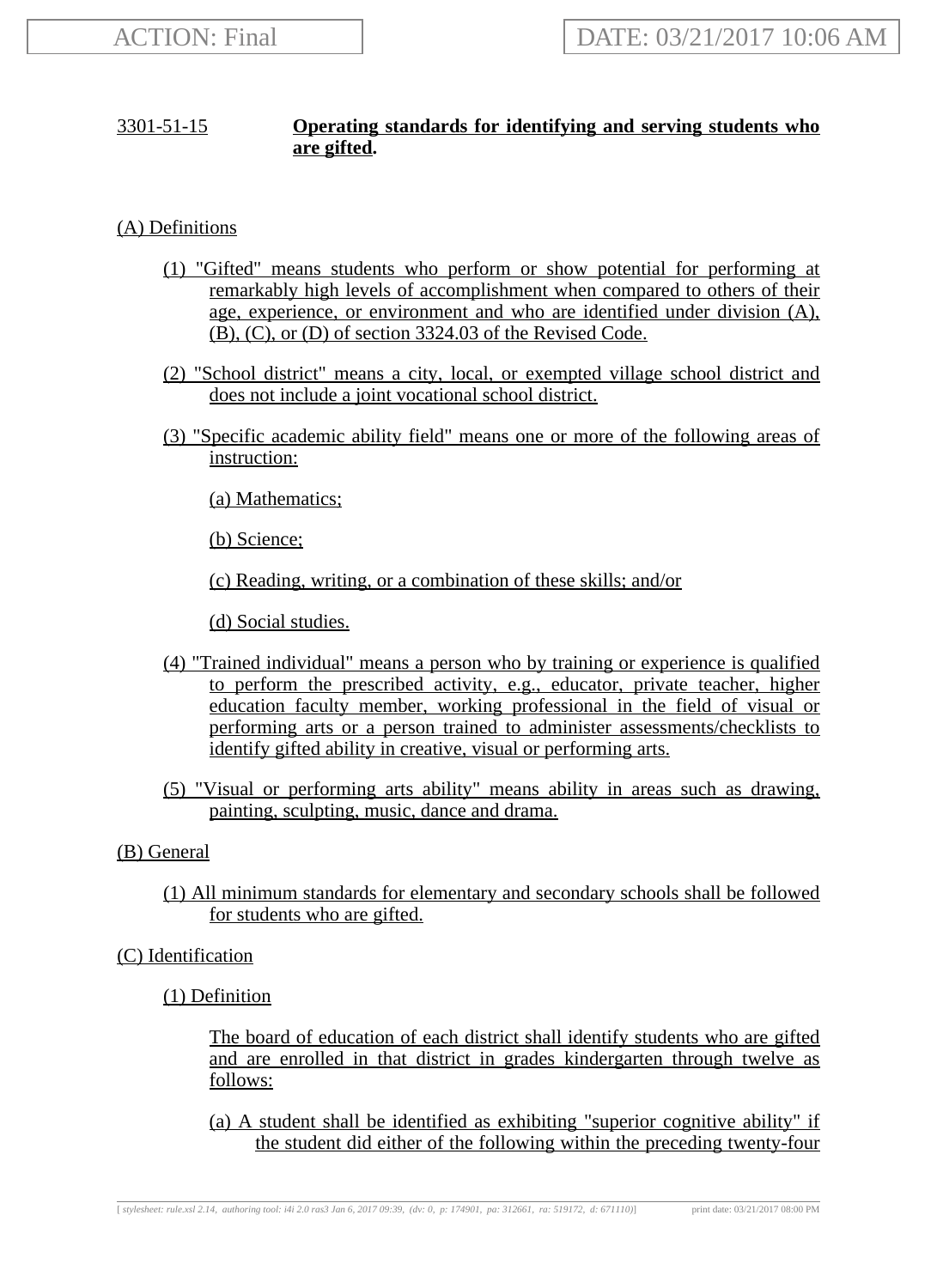months:

- (i) Scored two standard deviations above the mean, minus the standard error of measurement, on an approved individual standardized intelligence test administered by a licensed or certified school psychologist or licensed psychologist; or
- (ii) Accomplished any one of the following:
	- *(a)* Scored at least two standard deviations above the mean, minus the standard error of measurement, on an approved standardized group intelligence test;
	- *(b)* Performed at or above the ninety-fifth percentile on an approved individual or group standardized basic or composite battery of a nationally normed achievement test; or
	- *(c)* Attained an approved score on one or more above grade-level standardized, nationally normed approved tests.
- (b) A student shall be identified as exhibiting "specific academic ability" superior to that of students of similar age in a specific academic ability field, if, within the preceding twenty-four months the student performed at or above the ninety-fifth percentile at the national level on an approved individual or group standardized achievement test of specific academic ability in that field. A student may be identified as gifted in more than one specific academic ability field.
- (c) A student shall be identified as exhibiting "creative thinking ability" superior to a student of a similar age, if within the previous twenty-four months, the student scored one standard deviation above the mean, minus the standard error of measurement, on an approved individual or group intelligence test and also did either of the following:
	- (i) Attained a sufficient score, as established by the department of education, on an approved individual or group test of creative ability; or
	- (ii) Exhibited sufficient performance, as established by the department of education, on an approved checklist by a trained individual of creative behaviors.
- (d) A student shall be identified as exhibiting "visual or performing arts ability" superior to that of students of similar age if the student has done both of the following: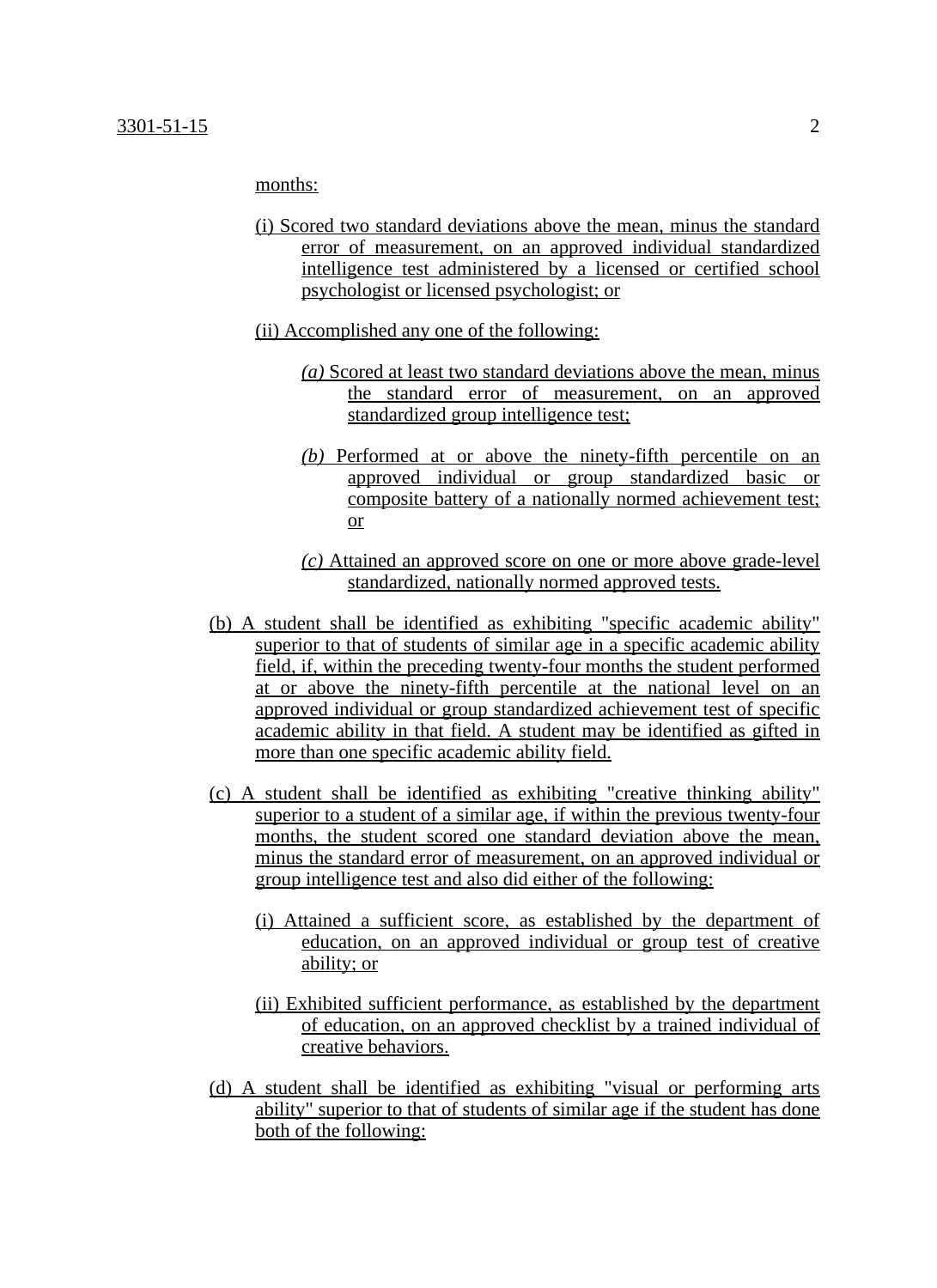#### 3301-51-15 3

- (i) Demonstrated to a trained individual through a display of work, an audition, or other performance or exhibition, superior ability in a visual or performing arts area; and
- (ii) Exhibited to a trained individual sufficient performance, as established by the department of education, on an approved checklist of behaviors related to a specific arts area.
- (e) After any initial gifted identification made in conformance with this rule, a student shall remain identified regardless of subsequent testing or classroom performance.

#### (2) Testing/assessment

- (a) A list of the approved instruments and checklists will be established and published by the department of education.
- (b) The district shall select instruments from the list established by the department for use in the identification of students who are gifted.
- (c) The district shall ensure that assessment instruments:
	- (i) Are administered by a trained individual in conformance with the instructions provided by their publisher;
	- (ii) Have been validated for the specific purpose and populations for which they are used and measure the specific area(s) of gifted ability;
	- (iii) Allow for appropriate screening and identification of minority or disadvantaged students, students with disabilities, and English learners;
	- (iv) Are provided and administered in the student's native language or other mode of communication if English is a barrier to the student's performance or if requested by the parent;
	- (v) Are provided and administered using the accommodations in a student's Individualized Education Program or 504 Plan. If these accommodations are not consistent with a test's allowable accommodations, a comparable approved assessment instrument shall be used; and
	- (vi) Are selected and administered so as to best ensure that when a test is administered to a student with a disability or impaired sensory, manual or speaking skills, the test results accurately reflect the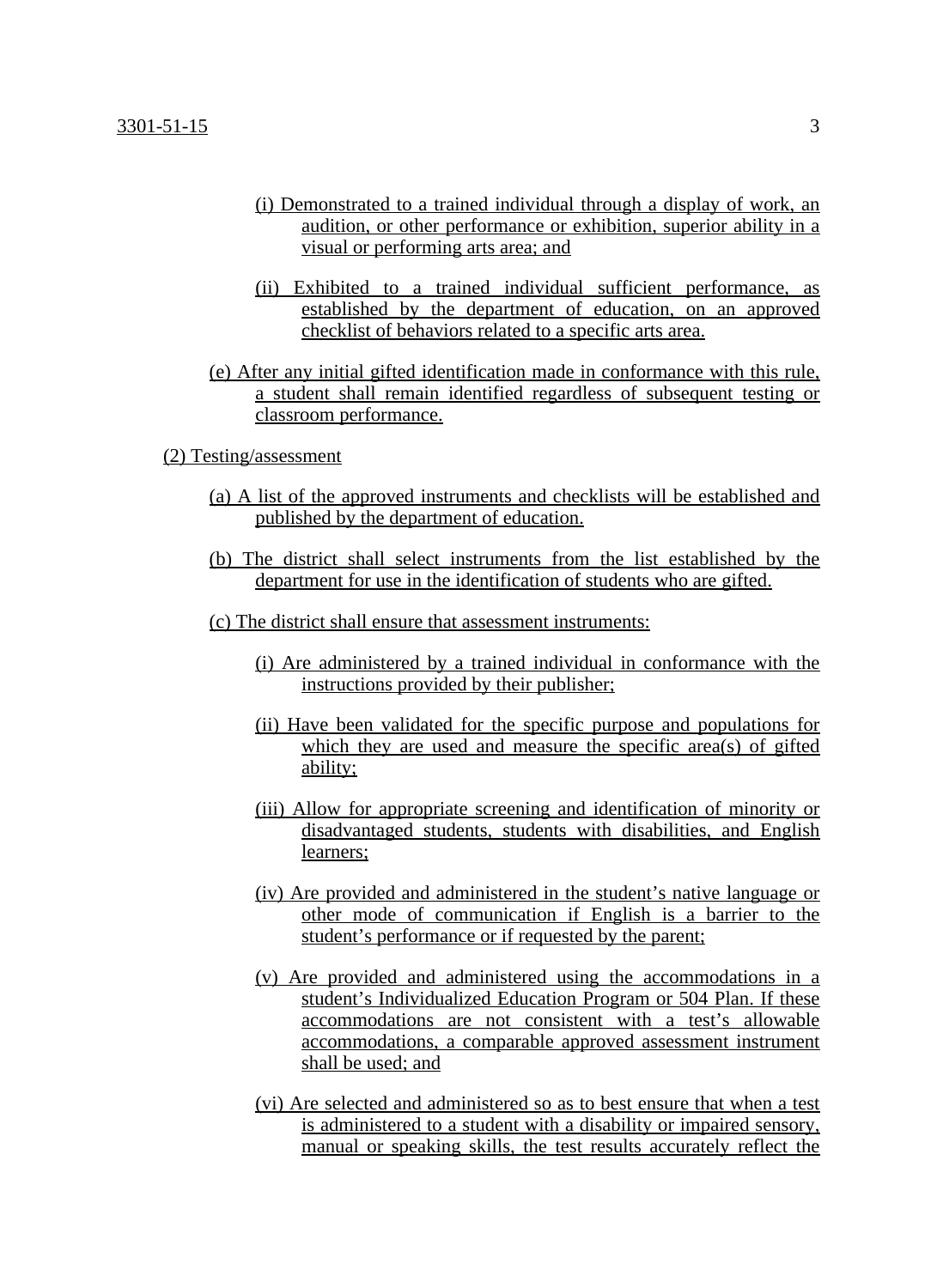student's aptitude or achievement level or whatever other factors the test purports to measure, rather than reflecting the student's disability or impaired sensory, manual or speaking skills.

## (3) District identification plan

The board of education of each district shall adopt a plan as specified in section 3324.04 of the Revised Code for identifying students who are gifted:

- (a) The district identification plan, in accordance with department of education guidelines, shall be submitted to the department of education for approval immediately following district board of education approval.
- (b) The department of education shall approve the plan within sixty days if it contains all of the following:
	- (i) A description of the assessment instruments from the list approved by the department that the district will use to screen and identify students who are gifted;
	- (ii) The provision of at least two whole grade screening opportunities as follows:
		- *(a)* For (1) superior cognitive ability, (2) specific academic ability in the areas of (a) mathematics and (b) reading, writing or a combination of these skills, and (3) creative thinking ability for all students once prior to the end of grade two.
		- *(b)* For (1) superior cognitive ability, (2) specific academic ability in the areas of (a) mathematics and (b) reading, writing or a combination of these skills, and (3) creative thinking ability for all students once after the completion of grade two but prior to the end of grade six.
	- (iii) Acceptable scheduling procedures for screening and for administering assessment instruments for identifying students who are gifted. These procedures shall provide:
		- *(a)* In the case of students who have requested assessment or who have been recommended for assessment by teachers, parents, or other students, at least two opportunities a year for assessment regardless of the grade levels where gifted services are offered. A student's initial assessment shall be completed within ninety days of referral;
		- *(b)* Assurance of inclusion in screening and assessment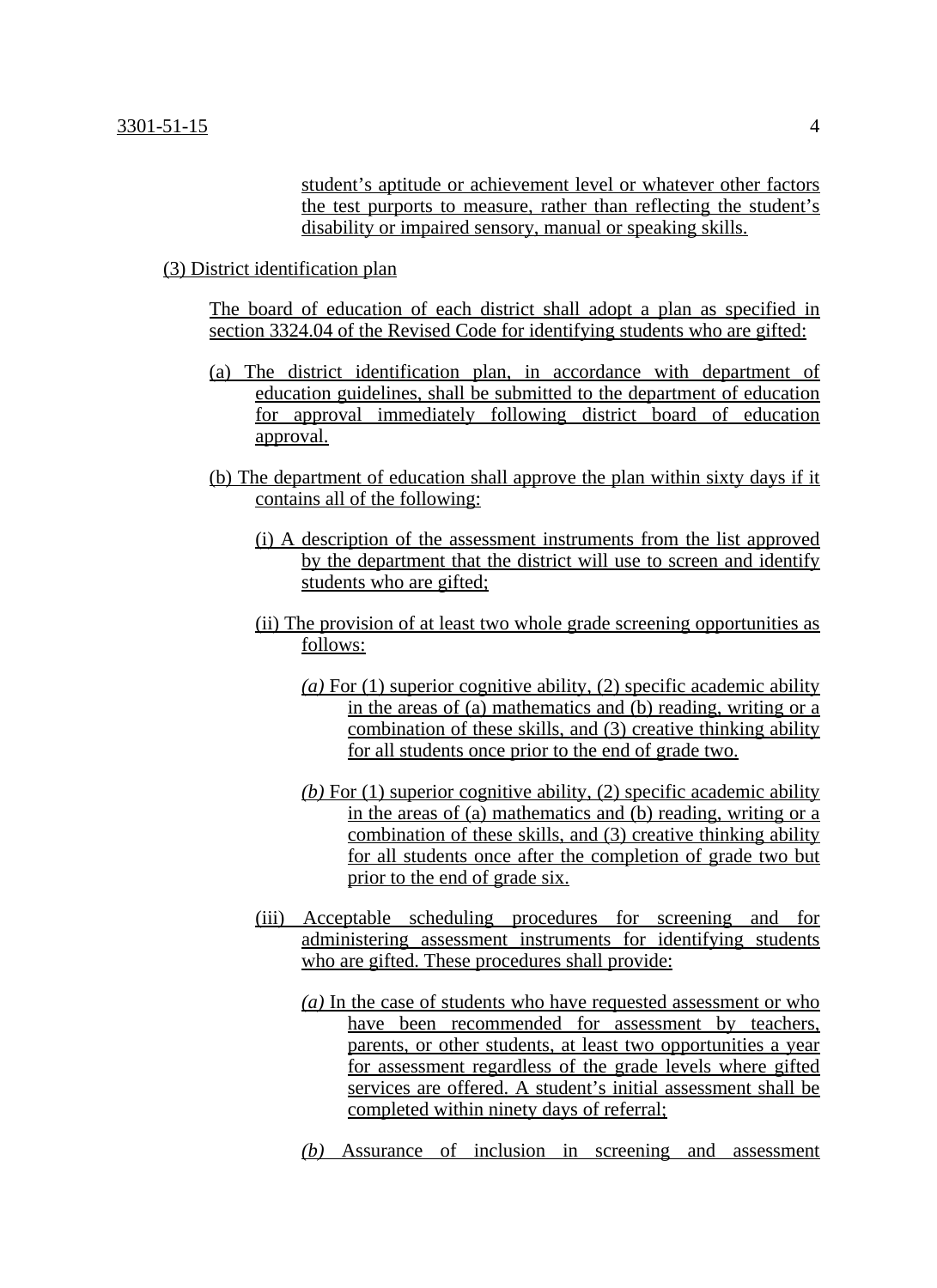procedures for minority and disadvantaged students, students with disabilities, and English learners; and

- *(c)* Assurance that any student transferring into the district will be assessed within ninety days of the transfer at the request of a parent;
- (iv) Procedures for notification of parents within thirty days of the district's receipt of a student's results on any screening procedure or assessment instrument; and
- (v) The provision of an opportunity for parents to appeal any decision about the results of any screening procedure or assessment, the scheduling of students for assessment, or the placement of a student in any program or for receipt of services.
- (c) The district shall accept assessment results from other districts or from a trained individual outside the district, as equivalent to district testing as set forth in paragraph (C) of this rule (identification) and may not exclude a student from service options due to reassessment, test scores from other districts or test scores from trained personnel outside the district if the student meets the criteria specified in paragraph (C) of this rule (identification). Districts shall not alter eligibility through any consideration or computation other than as set forth in paragraph (C) of this rule (identification).
- (d) The district's plan may provide for the district to contract with any qualified public or private service provider to provide screening or assessment services under the plan.
- (e) The district shall work with the department of education to amend the plan and ensure the plan meets approval, and if the district changes the plan such changes shall be submitted to the department of education immediately following district board of education approval.

(4) District policy

The board of education of each district shall adopt a statement of its policy for the screening and identification of students who are gifted and shall distribute the policy statement to parents.

- (a) The policy statement shall specify:
	- (i) The criteria and methods the district uses to screen students and to select students for further assessment who perform or show potential for performing at remarkably high levels of accomplishment in each of the gifted areas specified in this rule;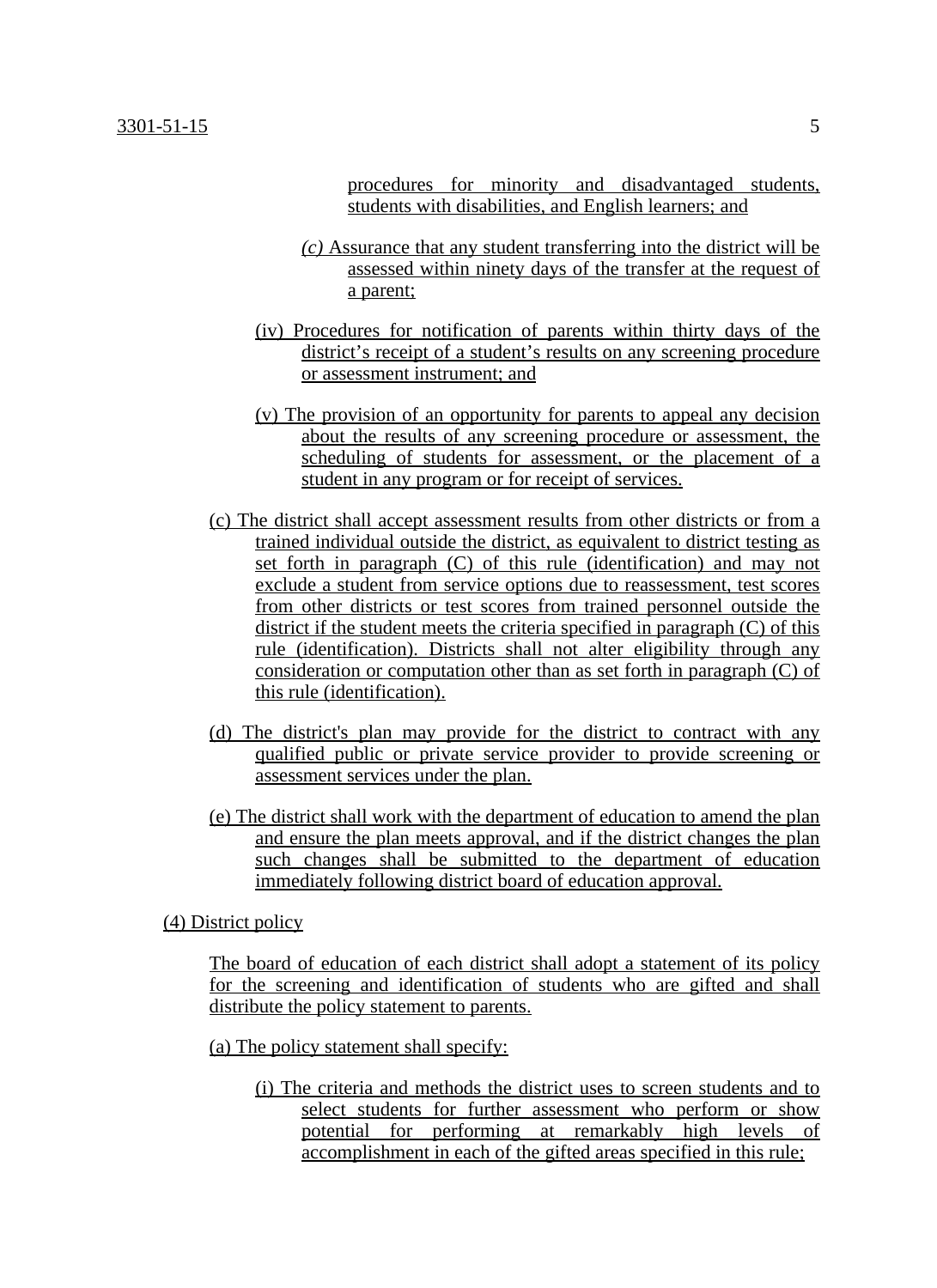- (ii) The sources of assessment data the district uses to select students for further testing and an explanation for parents of the multiple assessment instruments required to identify students who are gifted under section 3324.03 of the Revised Code;
- (iii) An explanation for parents of the method the district uses to ensure equal access to screening and further assessment by all district students, including minority or disadvantaged students, students with disabilities, and English learners;
- (iv) Provisions to ensure equal opportunity for all district students identified as gifted to receive services offered by the district;
- (v) Provisions for students to withdraw from gifted programs and services, for reassessment of students, and for assessment of students transferring into the district;
- (vi) A detailed list of the services likely to be provided to a student, based on the nature of a student's identification, and of all gifted services that are currently available within the school district including the criteria for receiving those services (3301-51-15 (D)(7)); and
- (vii) Methods for resolving disagreements between parents and the district concerning identification and placement decisions.
- (b) A copy of the district's policy adopted under this section shall accompany the district's plan submitted to the department of education under section 3324.04 of the Revised Code.

### (D) Provision of services

- (1) Gifted services must include instruction that is differentiated from the standard curriculum for that course in depth, breadth, complexity, pace, and/or where content is above-grade level.
- (2) Services shall occur during the typical instructional day with flexibility allowed for the scheduling of district-approved internships or mentorships and higher education coursework, including credit flexibility.
- (3) Instructional time, class size, and caseload ratios for all service settings shall be equivalent to districtwide instructional time, class size, and caseload ratios for the corresponding subject, grade level, and setting under Chapter 3301-35 of the Administrative Code with exceptions as noted per (D)(4) below.
- (4) A continuum of services provided by each district board of education, where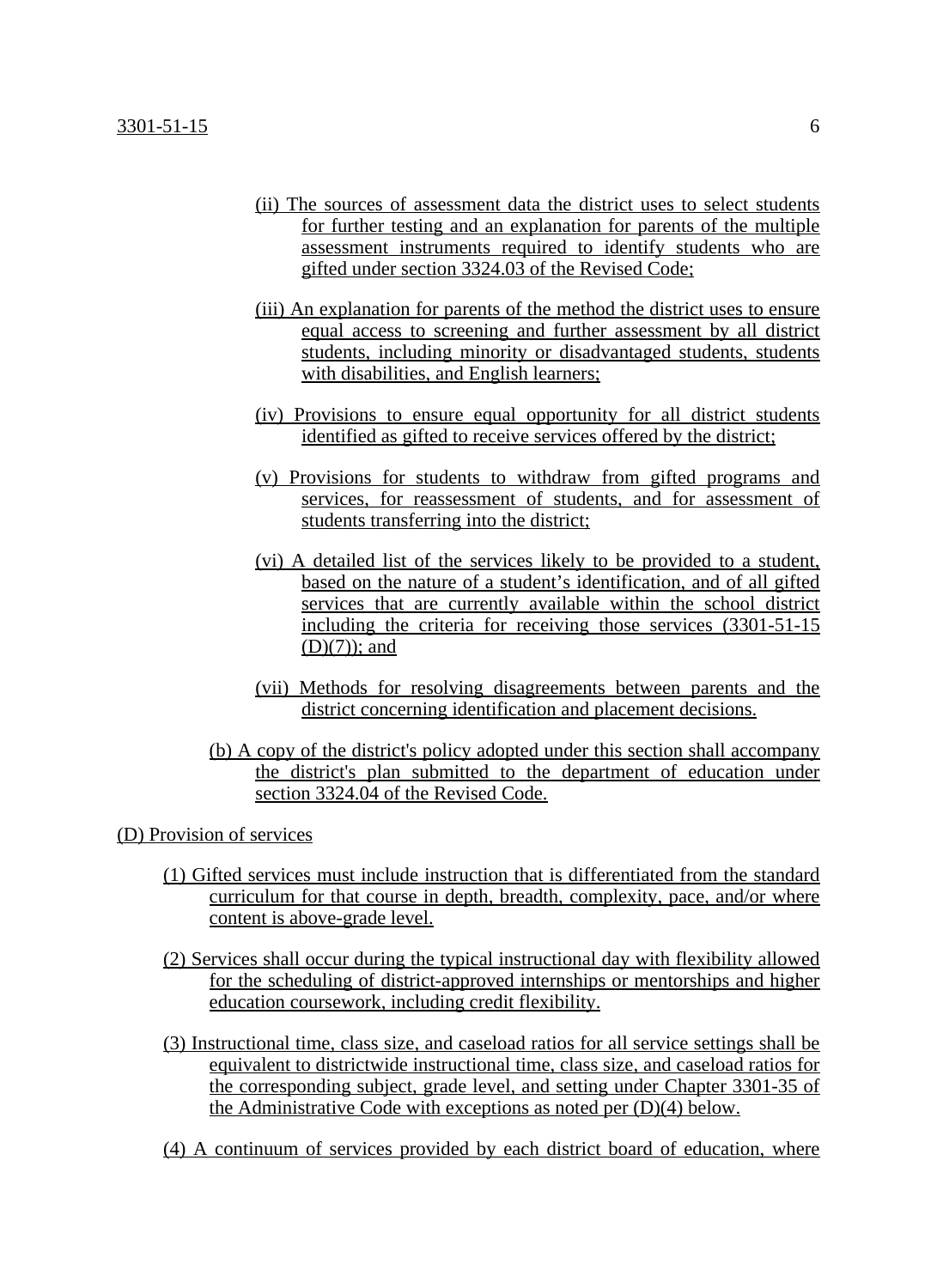content is delivered per  $(D)(1)$  above, may include but is not limited to such options as the following:

- (a) A full-time self-contained classroom where the gifted intervention specialist is the teacher of record and all students are identified as gifted. A maximum of 20 students at one time is permitted in this setting. The department of education, office for exceptional children, shall establish policies and procedures for granting temporary waivers related to this setting;
- (b) A single subject self-contained course where the gifted intervention specialist is the teacher of record and all students are identified as gifted;
- (c) Services through co-teaching in a cluster grouping setting where a group of students who are gifted is deliberately placed together in a classroom where one teacher is a gifted intervention specialist with a maximum of twenty students who are gifted at any one time and a maximum caseload of eighty students who are gifted. The teachers shall be provided with regularly scheduled collaborative planning time. Each student served in this setting shall be provided instruction for no less than one core content class period a day or an average of fifteen percent of the school week. The department of education, office for exceptional children, shall establish policies and procedures for granting temporary waivers related to this setting;
- (d) A resource room/pull-out where the gifted intervention specialist has a maximum of twenty students who are gifted at any one time and a maximum caseload of eighty students who are gifted. Each student served in this setting shall be provided instruction for no less than one core content class period a day or an average of fifteen percent of the school week. The department of education, office for exceptional children, shall establish policies and procedures for granting temporary waivers related to this setting;
- (e) Cluster grouping where a small group of students who are gifted is deliberately placed together in a classroom. Each student served in this setting shall be provided instruction for no less than one core content class period a day or an average of fifteen percent of the school week;
- (f) An Honors course;
- (g) An International Baccalaureate course;
- (h) An Advanced Placement course;
- (i) Services through a trained Arts instructor;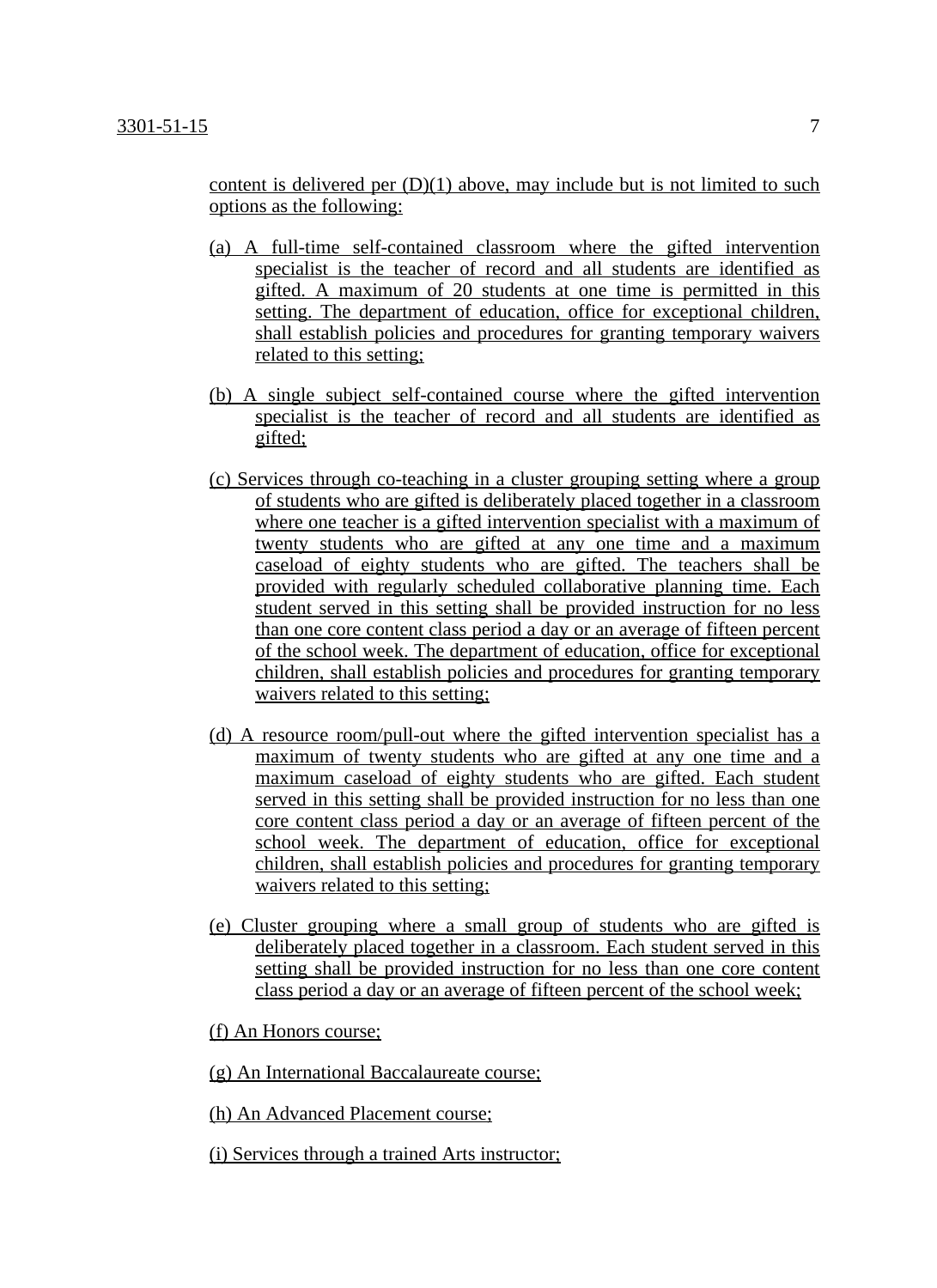- (j) Grade acceleration, early entrance to kindergarten or first grade, subject acceleration, or early graduation from high school per district acceleration policy approved under section 3324.10 of the Revised Code;
- (k) Dual enrollment opportunities including but not limited to College Credit Plus;
- (l) In internships and mentorships; and/or
- (m) Educational options including credit flexibility, advanced online courses and programs and other options as defined in rules 3301-35-01 and 3301-35-06 of the Administrative Code.
- (5) Services for students shall be consistent with their area(s) of identification and shall be differentiated to meet their needs.
- (6) The district shall only indicate to parents or report to the department of education that a student is receiving gifted education services when services are provided in conformance with this rule.
- (7) Placement procedures for district services shall be in conformance with the district's written criteria for determining eligibility for placement in those services.
	- (a) Written criteria for determining eligibility for placement in a gifted service shall be provided to any parent, district educator, or the department of education upon request.
	- (b) Written criteria provided by the district shall include an explanation of the methods used to ensure equal access to each gifted service for all eligible district students, including minority or disadvantaged students, students with disabilities and English learners. This written criteria shall not unduly restrict access to services.
	- (c) Subjective criteria such as grades and teacher recommendations shall not be used to exclude a student from service.
	- (d) All district students who meet the written criteria for a gifted service shall be provided an equal opportunity to receive that service.
- (8) Personnel shall meet the qualifications below and shall provide services that are consistent with this rule.
	- (a) A gifted intervention specialist shall: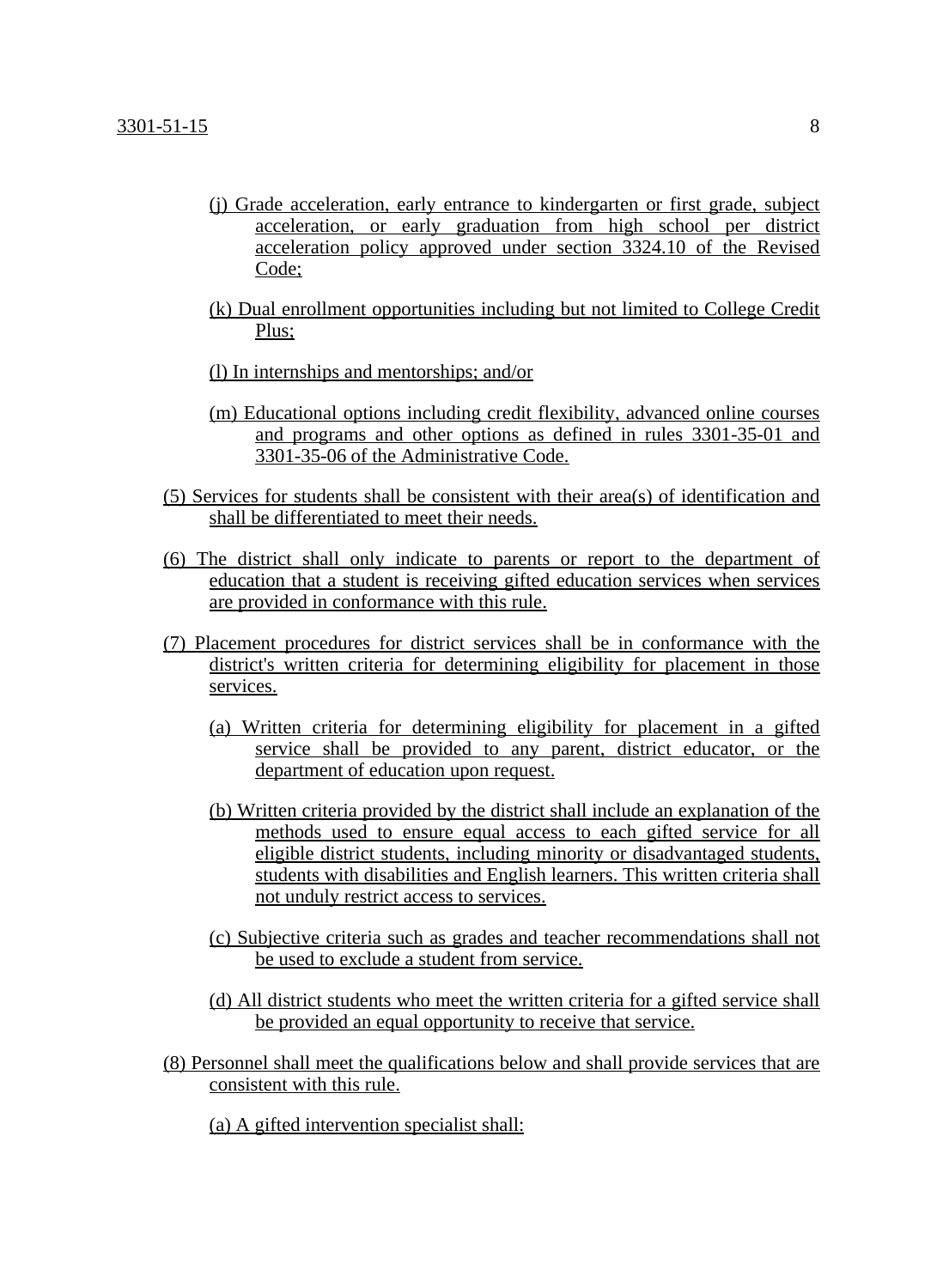#### (i) Hold licensure or endorsement in gifted education; and

- (ii) Participate in ongoing professional development related to gifted education as documented on the Individual Professional Development Plan (IPDP) or other methods as determined by the department.
- (b) A general education teacher who is designated as the provider of gifted services shall:
	- (i) Receive specialized training in gifted education as documented and monitored by the district on the teacher's Individual Professional Development Plan (IPDP) or other methods as determined by the department in order to meet the following competencies:
		- *(a)* The ability to differentiate instruction based on a student's readiness, knowledge and skill level, including using accelerated content, complexity, depth challenge, creativity and abstractness;
		- *(b)* The ability to select, adapt, or create a variety of differentiated curricula that incorporate advanced, conceptually challenging, in-depth, distinctive and complex content;
		- *(c)* The ability to provide an extension or replacement of the general education curricula, to modify the learning process through strategies such as curriculum compacting, and to select alternative assignments and projects based on individual student needs
		- *(d)* The ability to understand the social and emotional needs of students who are gifted and to address the impact of those needs on student learning;
		- *(e)* The ability to recognize and respond to characteristics and needs of students from traditionally underrepresented populations who are gifted and create safe and culturally responsive learning environments;
		- *(f)* The ability to use data from a variety of sources to measure and monitor the growth of students who are gifted;
		- *(g)* The ability to select, use, and interpret technically sound formal and informal assessments for the purpose of academic decision making; and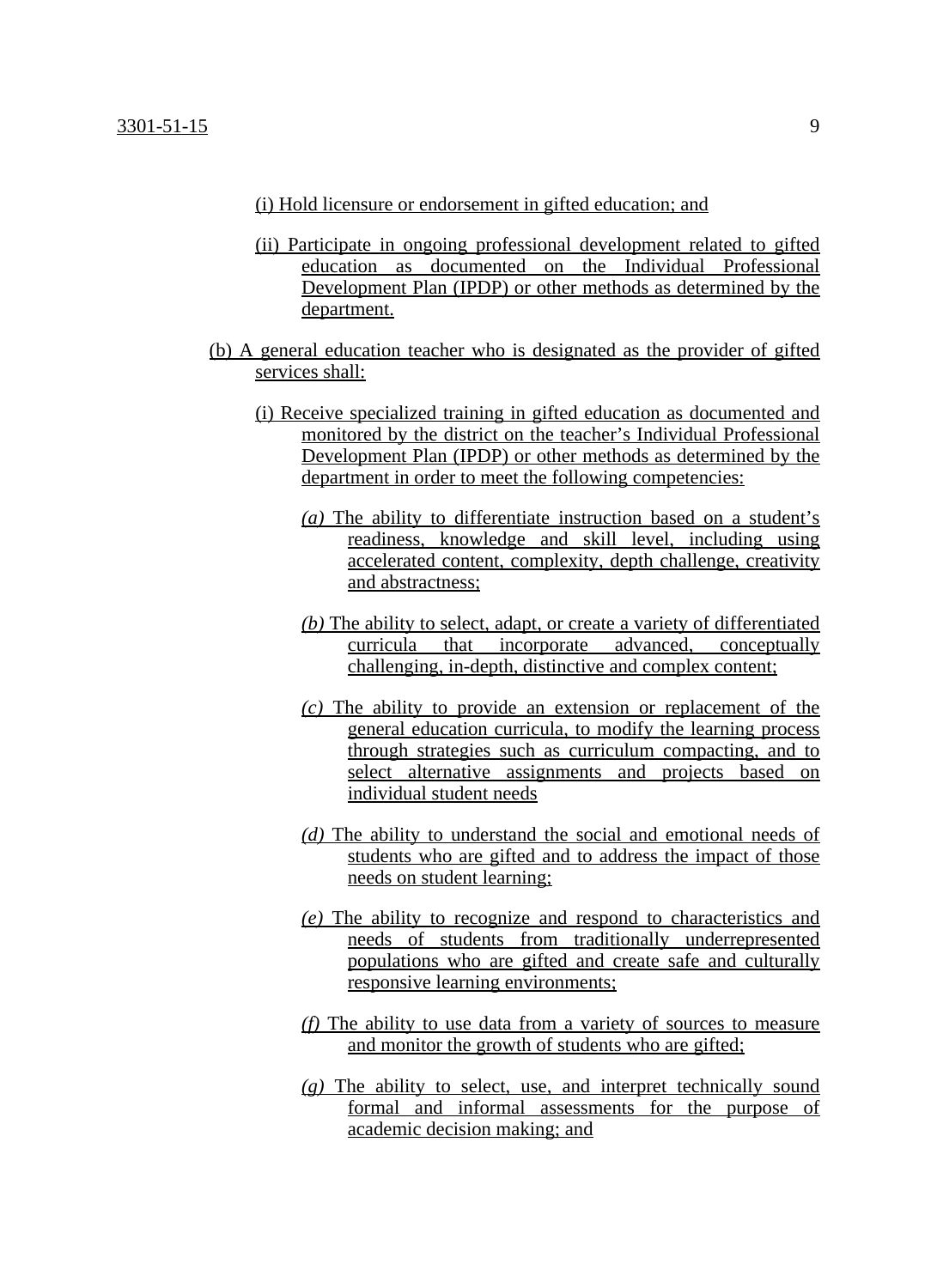- *(h)* The ability to participate in the development of the Written Education Plan.
- (ii) Participate in ongoing professional development related to gifted education as documented on the Individual Professional Development Plan (IPDP), or other methods as determined by the department, from an educator who holds licensure or endorsement in gifted education, a graduate degree in gifted education, or is a state or national presenter in gifted education. Professional development covering the competencies listed in  $(D)(8)(b)(i)(a) -$ (h) must include at least 30 clock hours during the first year, at least 30 clock hours during the second year, and additional clock hours each year thereafter as determined by the district. Any documented clock hours earned in the 24 months prior to the adoption of this rule shall count toward this requirement; and
- (iii) Receive ongoing support in curriculum development and instruction from an educator who holds licensure or endorsement in gifted education.
- (c) A Coordinator of gifted education services shall:
	- (i) Demonstrate evidence of at least three years successful teaching experience;
	- (ii) Hold Ohio administrative specialist license, if the coordinator is to supervise teachers;
	- (iii) Hold licensure or endorsement in gifted education; and
	- (iv) Participate in ongoing professional development related to gifted education as documented on the Individual Professional Development Plan (IPDP) or other methods as determined by the department.
- (9) Coordinators of gifted education shall provide the following services for school districts:
	- (a) Assist in the identification of students who are gifted;
	- (b) Assist in the placement of students who are gifted in appropriate educational services and settings;

(c) Assist school personnel in the design of gifted education services;

(d) Consult with school personnel regarding gifted education issues in district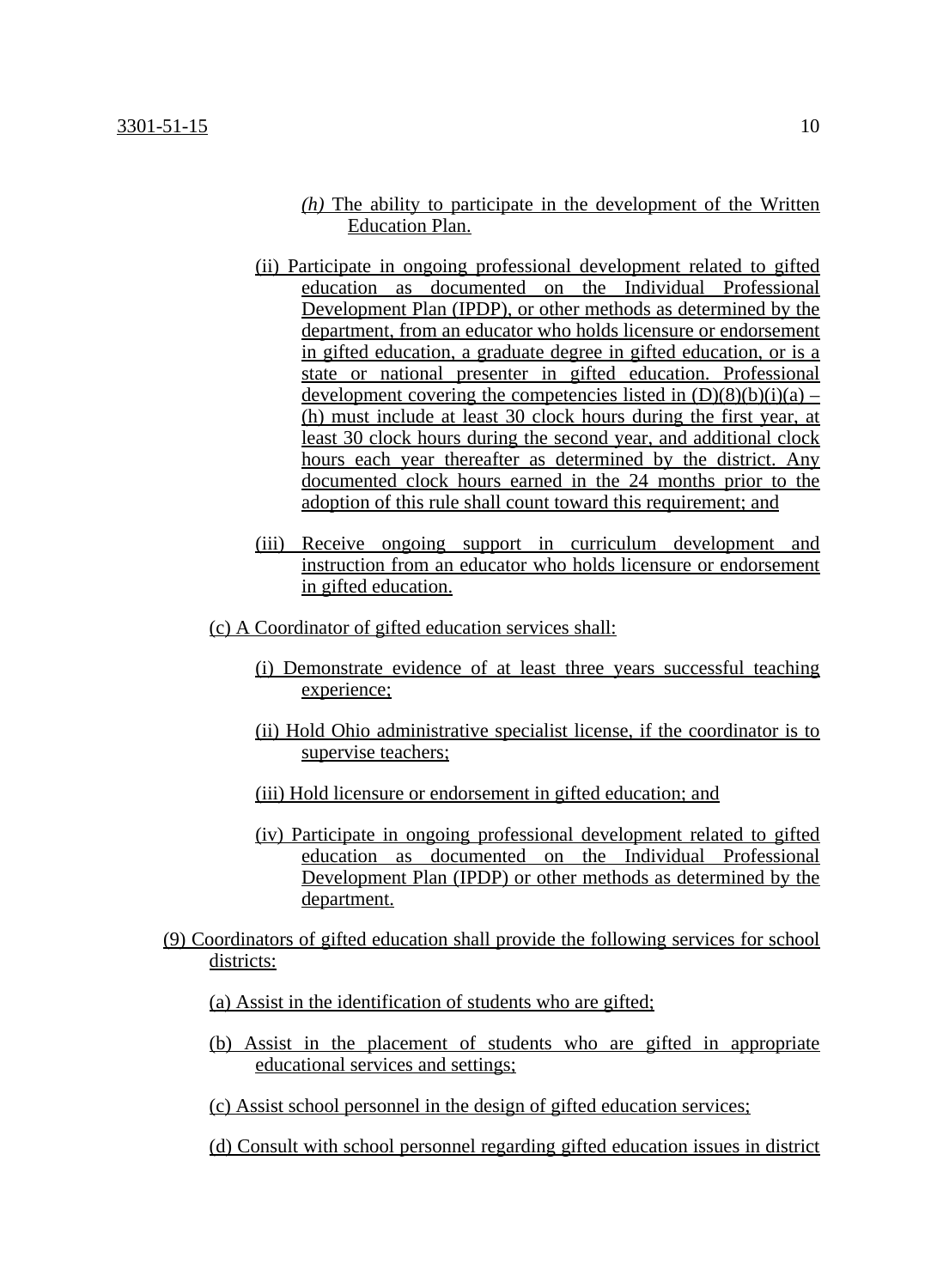strategic planning processes and the development of school improvement plans;

- (e) Assist school personnel in the on-going evaluation of the effectiveness of gifted education services, including input from parents of students who are gifted;
- (f) Consult with school personnel about ways to develop and adapt curriculum, materials, and teaching strategies; and
- (g) Assist school personnel in ensuring that documents required in this rule regarding gifted identification procedures and written criteria for placement in gifted services are accurate and accessible to parents and other stakeholders.
- (10) All personnel providing gifted services shall be provided with appropriate space and sufficient time for designing their work, evaluating student progress, conferencing, and planning.
- (11) Gifted coordinators, gifted intervention specialists, and all general educators providing gifted services are accountable through the Ohio Educator Evaluation System.
- (E) Written education plan (WEP)

Gifted services shall be guided by a WEP. The district shall provide parents with periodic reports regarding the student's progress toward meeting goals and the effectiveness of the services provided in accordance with the WEP.

- (1) The WEP shall be developed in collaboration with an educator who holds licensure or endorsement in gifted education. The WEP shall:
	- (a) Provide a description of the services to be provided including:
		- (i) Goals for the student in each service specified including, but not limited to, measurable academic goals. Goals may also include curricular, guidance and instructional practices which support the student's social and emotional needs;
		- (ii) Methods and performance measurements for evaluating progress toward achieving the goals specified;
		- (iii) Methods and schedule for reporting progress to students and parents;
		- (iv) Staff members responsible for ensuring that specified services are delivered;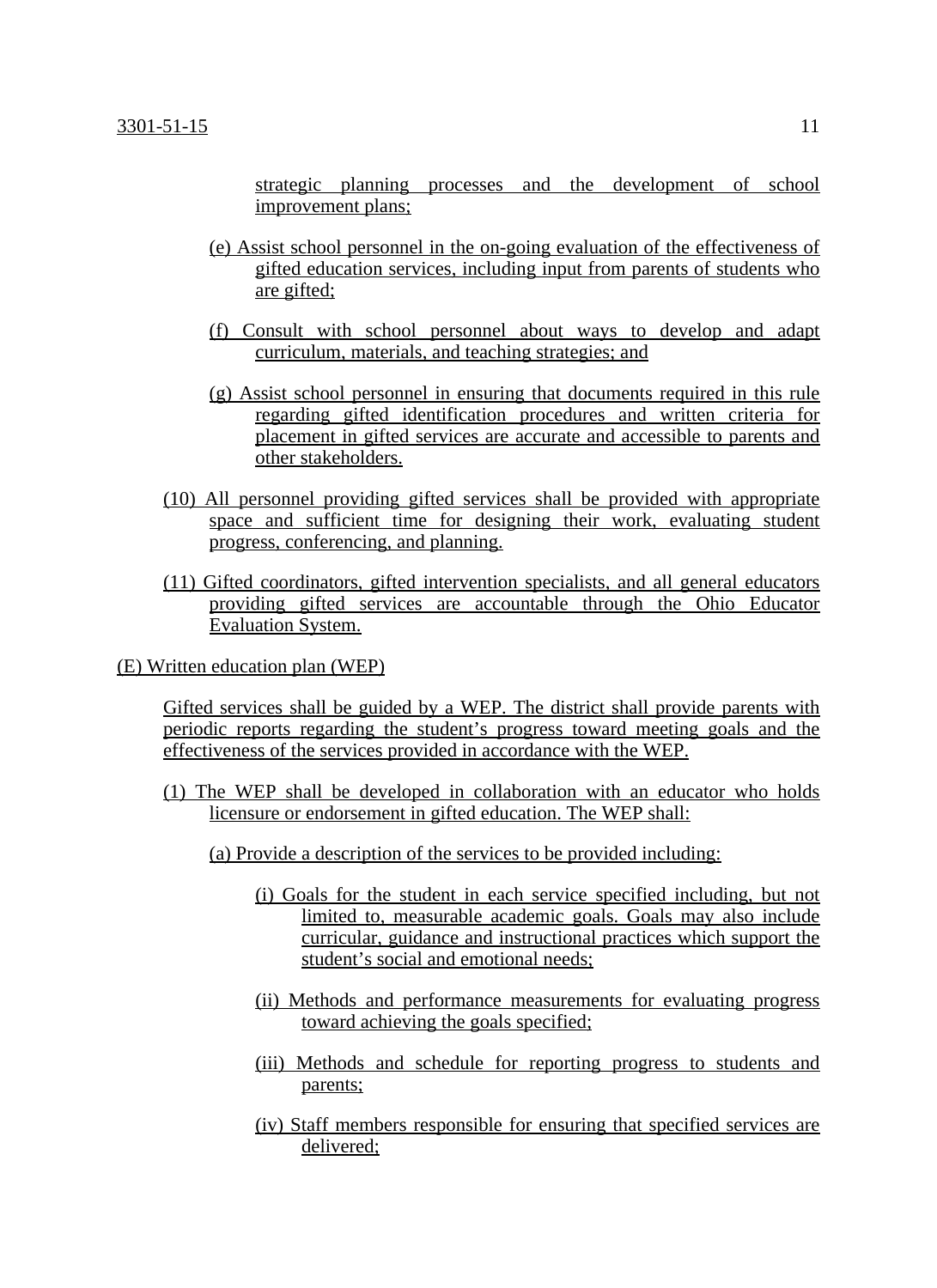- (v) Policies regarding the waiver of assignments and the scheduling of tests missed while participating in any gifted services provided outside the general education classroom; and
- (vi) Include a date by which the WEP will be annually reviewed for possible revision.
- (b) Parents, the collaborating educator, and all educators responsible for providing gifted education services to the student, including teachers providing differentiated instruction in general education settings, shall be provided a copy of the WEP.
- (c) Districts shall make a reasonable attempt in writing, electronic or otherwise, at the commencement of services and each year thereafter in which a student receives gifted services, to obtain a parent or guardian signature on the WEP. Students shall not be denied services due to the lack of a parent or guardian signature.
- (2) For each student identified as gifted who is not provided gifted services per this rule, districts shall develop and disseminate to parents or guardians a no services letter which clearly communicates that the student is not receiving gifted services. The letter may include a list of enrichment opportunities provided to the student by the district.

### (F) Funding

- (1) Districts shall report the amount of funds spent on gifted education using guidelines prescribed by the department of education.
- (2) The department, no later than October 30 each year, shall publish on its website district expenditures for gifted education.
- (3) In an allocation process determined by the department, where educational service centers receive gifted unit funding, units must be allocated with appropriately licensed and qualified gifted staff as follows:
	- (a) Gifted coordinators must have gifted licensure and, if assigned to supervise staff, must have administrative licensure;
	- (b) Gifted intervention specialists must have gifted licensure; and
	- (c) Units for gifted intervention specialists may be allocated where qualified gifted coordinator services are available.
- (G) Accountability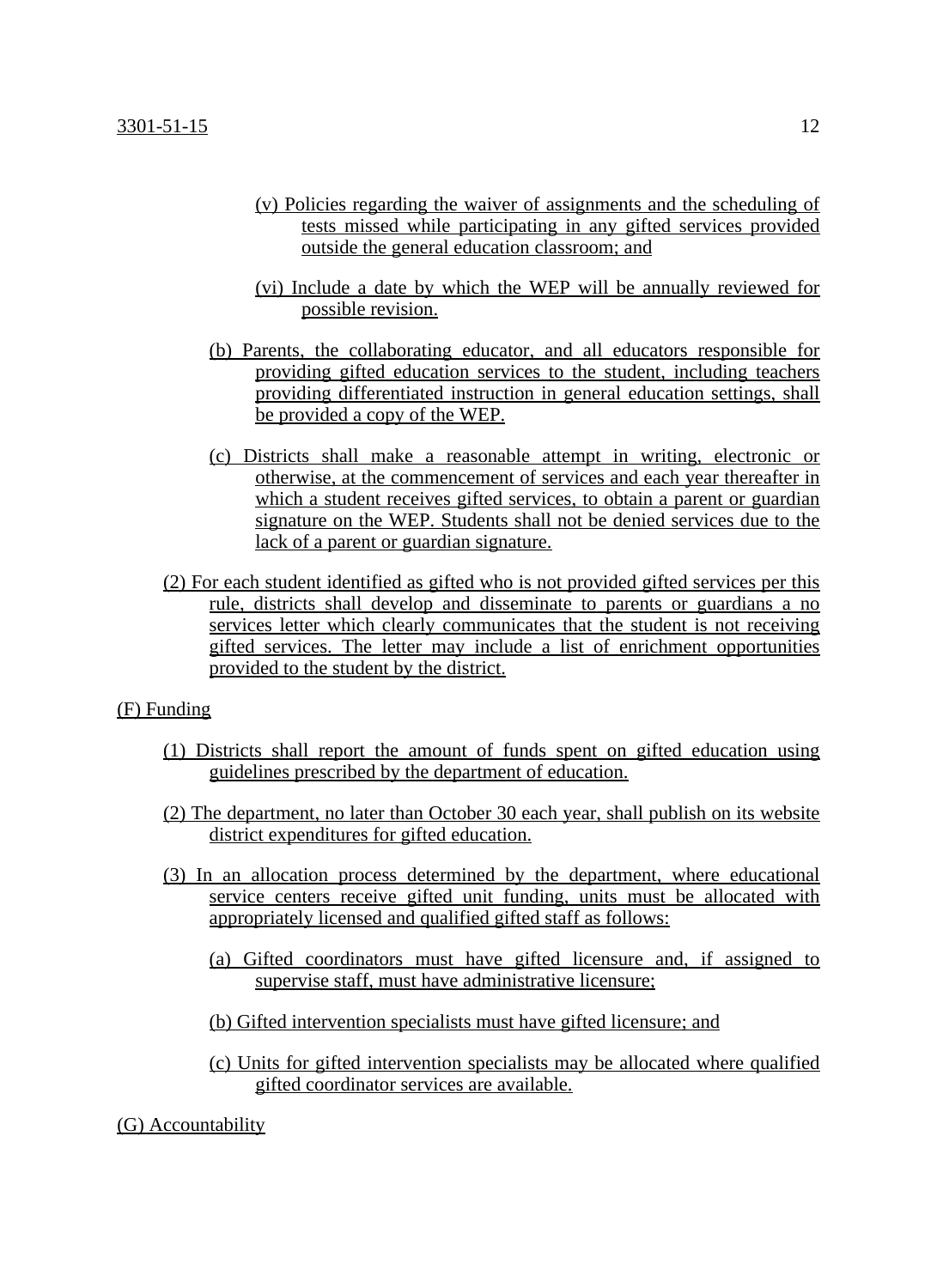- (1) Each year districts shall submit data to the department of education specifying:
	- (a) The number of students in each of grades kindergarten through twelve screened, the number assessed, and the number identified as gifted in each category specified in section 3324.03 of the Revised Code.
	- (b) The number of students receiving gifted services in conformance with this rule.
- (2) Each district shall participate in an audit based on risk assessment criteria as determined by the department. Districts may be selected for audit more frequently based on complaints or suspicion of non-compliance. Audits will be differentiated and may include onsite reviews, desk reviews and/or self-reviews of gifted education data, policies, practices and procedures. Results of the audit may require corrective action and/or the implementation of a district improvement plan.
	- (a) Districts shall be provided an opportunity to validate the data used for the audit and to respond to the audit findings.
	- (b) The department of education shall provide technical assistance to any district found in noncompliance with this rule.
- (3) The department of education may reduce funds received by the district under Chapter 3317 of the Revised Code by any amount if the district board of education continues to be noncompliant.

(H) Innovative gifted service proposals

The department shall establish a process and criteria for submission and review of proposals related to the innovative design and delivery of services for students who are gifted. Innovative gifted service proposals may be approved for not more than 5 years of implementation.

# (I) Gifted Advisory Council

The superintendent of public instruction shall establish a gifted advisory council. The council shall:

- (1) Represent a variety of stakeholders from diverse regions of the state, including parents, general and gifted educators, administrators, and others as determined by the superintendent;
- (2) Assist in the development and updating of a department-approved plan for gifted education in Ohio;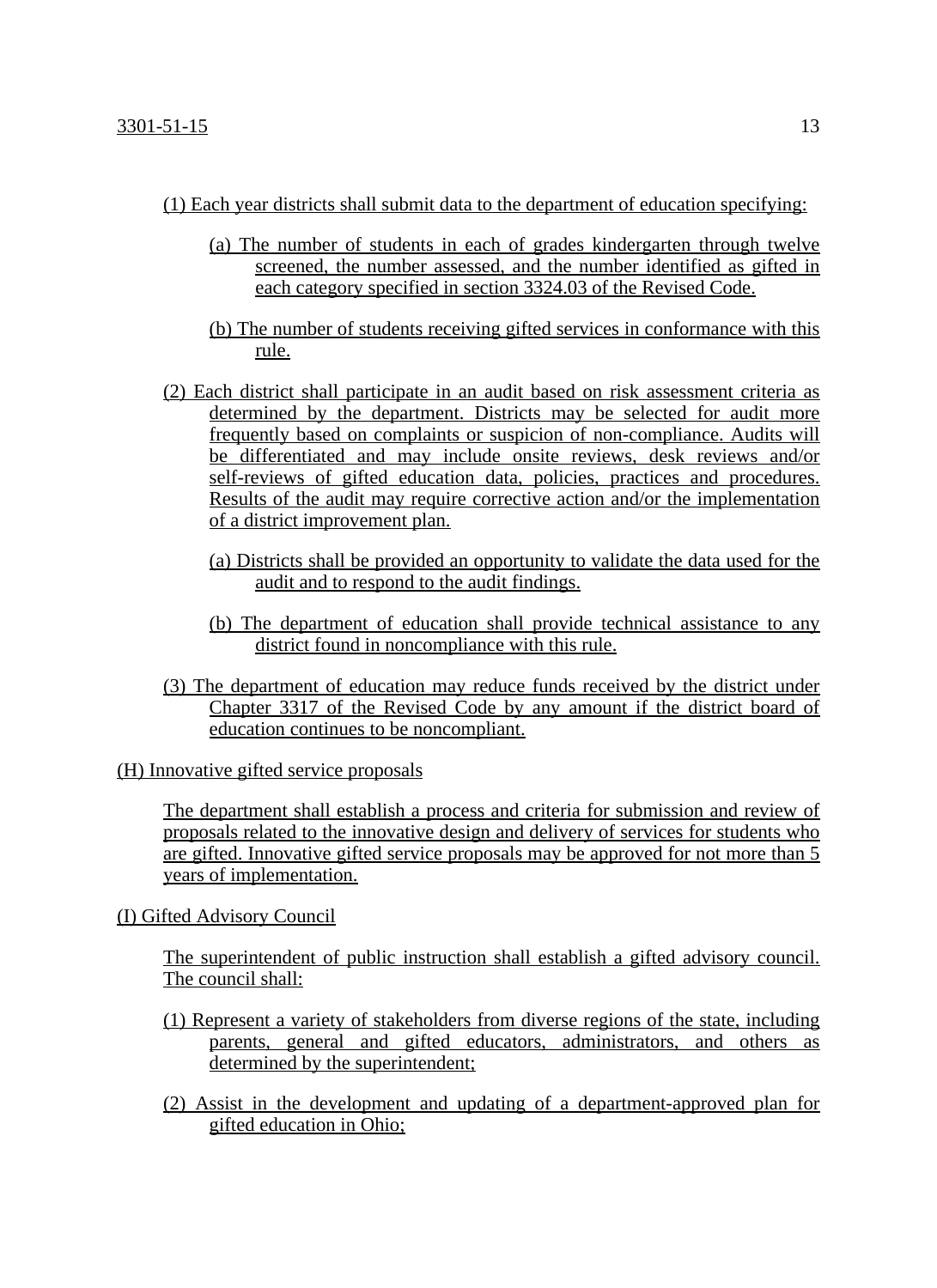- (3) Advise on policy recommendations;
- (4) Serve as advisors in establishing criteria for review of proposals to implement innovative gifted services; and
- (5) Establish criteria for identifying and recognizing schools, districts, and other educational providers that demonstrate an exemplary ability to serve students who are gifted.